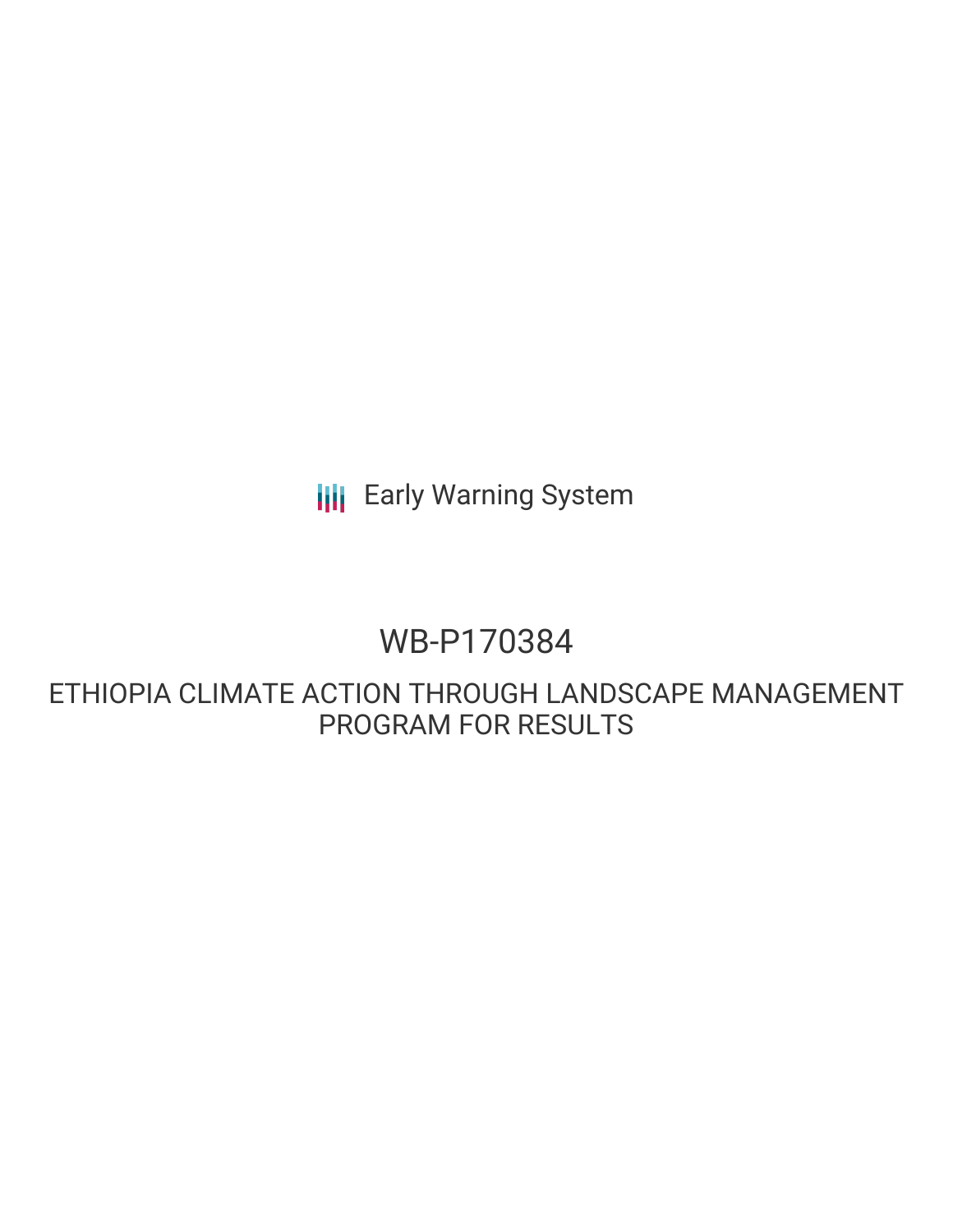

#### Early Warning System ETHIOPIA CLIMATE ACTION THROUGH LANDSCAPE MANAGEMENT PROGRAM FOR RESULTS WB-P170384

#### **Quick Facts**

| <b>Countries</b>               | Ethiopia                       |
|--------------------------------|--------------------------------|
| <b>Financial Institutions</b>  | World Bank (WB)                |
| <b>Status</b>                  | Proposed                       |
| <b>Bank Risk Rating</b>        | U                              |
| <b>Voting Date</b>             | 2019-06-13                     |
| <b>Borrower</b>                | Ministry of Finance            |
| <b>Sectors</b>                 | <b>Climate and Environment</b> |
| <b>Investment Amount (USD)</b> | \$500.00 million               |
| <b>Project Cost (USD)</b>      | \$2,675.00 million             |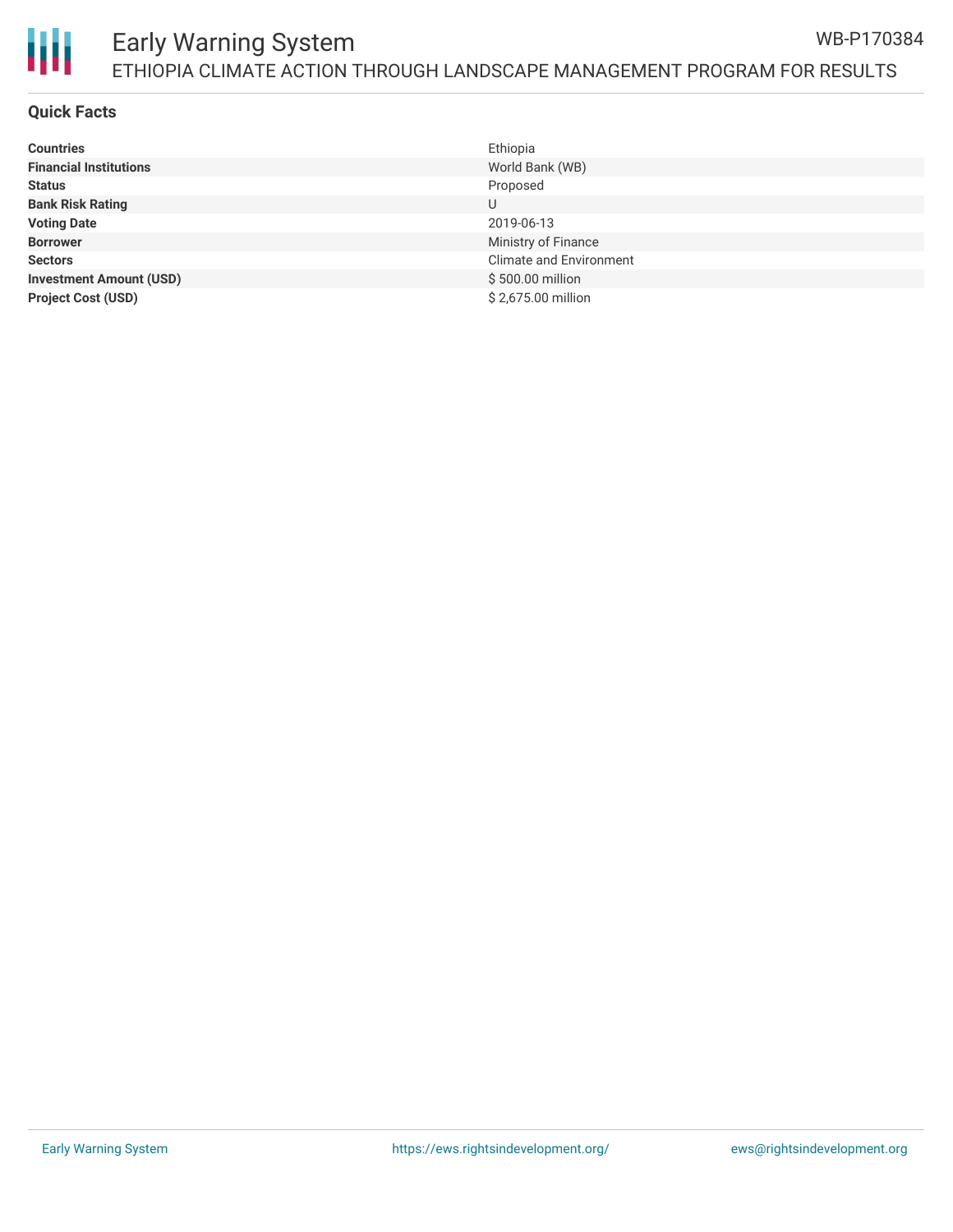

## **Project Description**

The Project Development Objective (PDO) is to strengthen GoE systems for climate-smart (mitigation and adaptation) land management and administration in selected, non-pastoral rural areas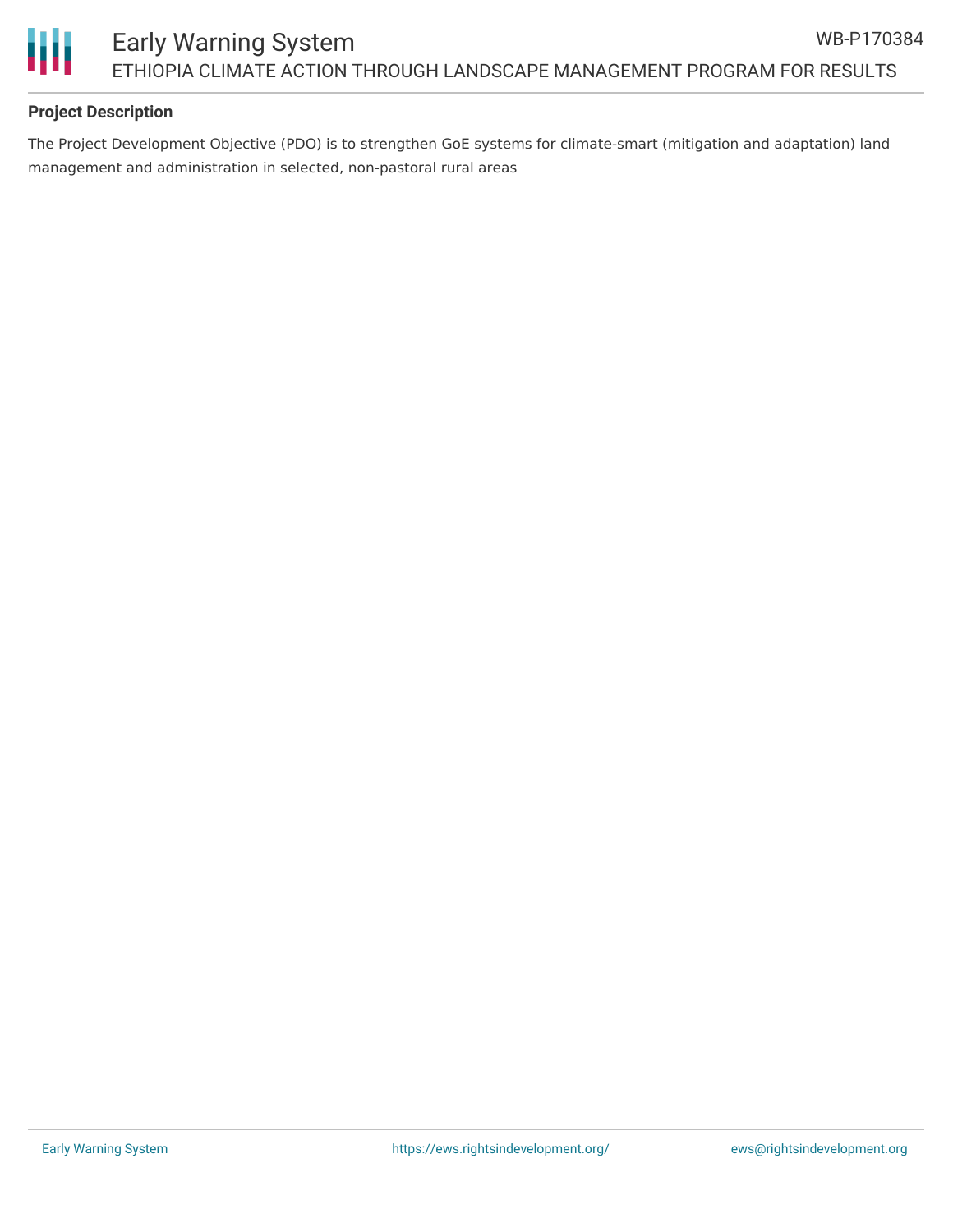## **Investment Description**

World Bank (WB)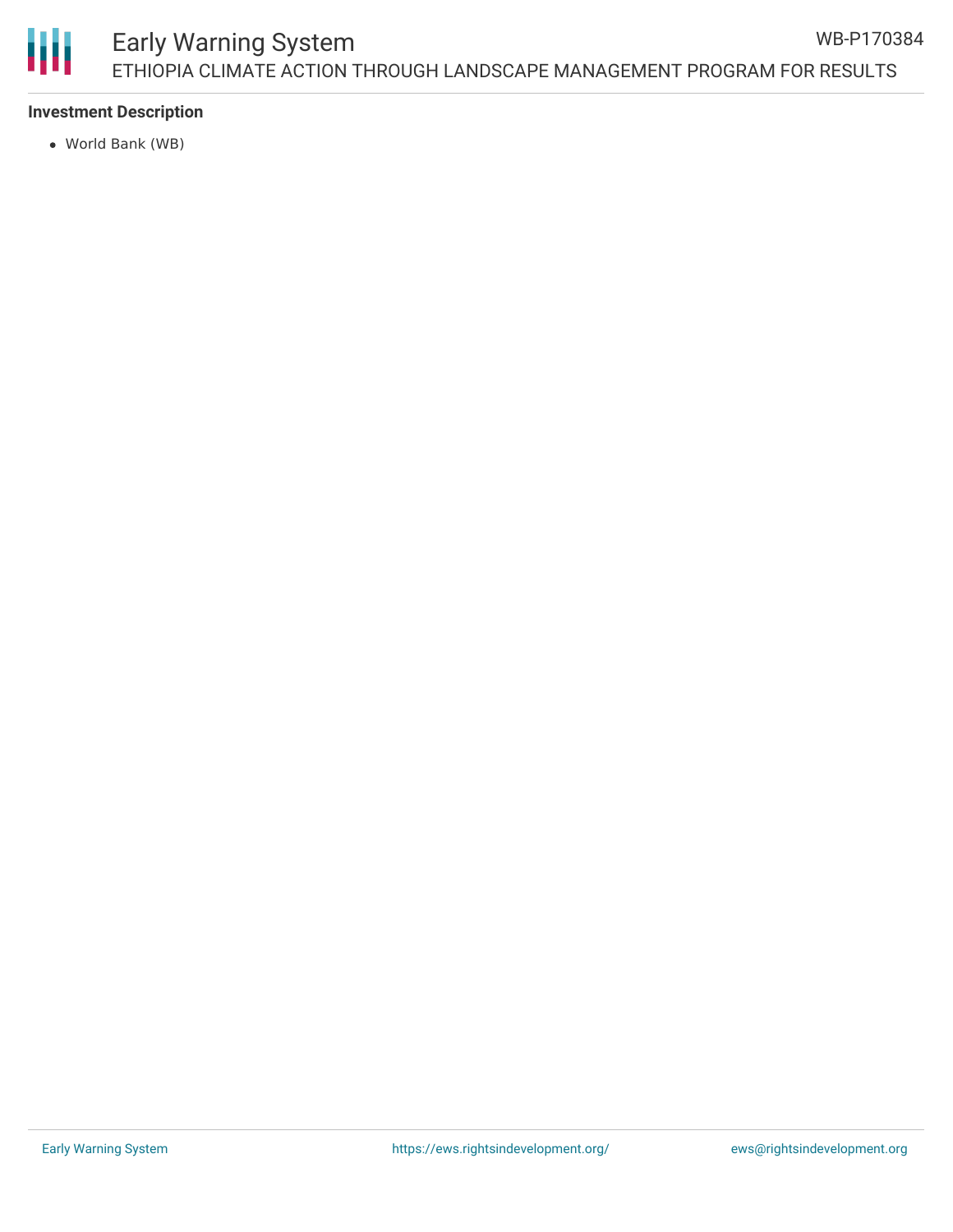## Early Warning System ETHIOPIA CLIMATE ACTION THROUGH LANDSCAPE MANAGEMENT PROGRAM FOR RESULTS

#### **Contact Information**

Borrower : Ministry of Finance Contact : Fisseha Aberra Title : Director, International Financial Institutions Cooperation D Telephone No : 0025111114821

Email : faberrak@gmail.com

ACCOUNTABILITY MECHANISM OF WORLD BANK

The World Bank Inspection Panel is the independent complaint mechanism and fact-finding body for people who believe they are likely to be, or have been, adversely affected by a World Bank-financed project. If you submit a complaint to the Inspection Panel, they may investigate to assess whether the World Bank is following its own policies and procedures for preventing harm to people or the environment. You can contact the Inspection Panel or submit a complaint by emailing ipanel@worldbank.org. You can learn more about the Inspection Panel and how to file a complaint at:

http://ewebapps.worldbank.org/apps/ip/Pages/Home.aspx.